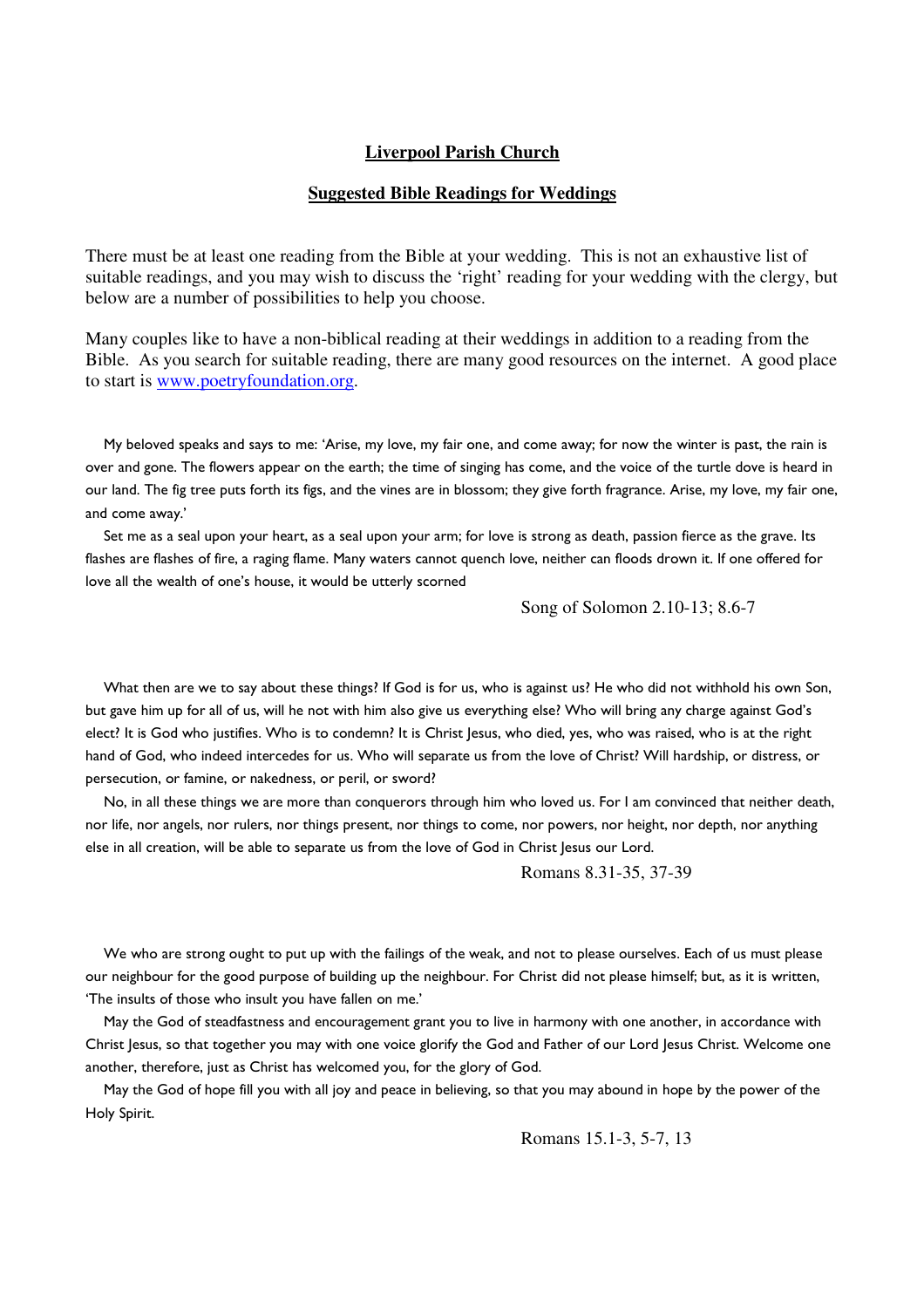If I speak in the tongues of mortals and of angels, but do not have love, I am a noisy gong or a clanging cymbal. And if I have prophetic powers, and understand all mysteries and all knowledge, and if I have all faith, so as to remove mountains, but do not have love, I am nothing. If I give away all my possessions, and if I hand over my body so that I may boast, but do not have love, I gain nothing.

Love is patient; love is kind; love is not envious or boastful or arrogant or rude. It does not insist on its own way; it is not irritable or resentful; it does not rejoice in wrongdoing, but rejoices in the truth. It bears all things, believes all things, hopes all things, endures all things.

Love never ends. But as for prophecies, they will come to an end; as for tongues, they will cease; as for knowledge, it will come to an end. For we know only in part, and we prophesy only in part; but when the complete comes, the partial will come to an end. When I was a child, I spoke like a child, I thought like a child, I reasoned like a child; when I became an adult, I put an end to childish ways. For now we see in a mirror, dimly, but then we will see face to face. Now I know only in part; then I will know fully, even as I have been fully known. And now faith, hope, and love abide, these three; and the greatest of these is love.

## I Corinthians 13

As God's chosen ones, holy and beloved, clothe yourselves with compassion, kindness, humility, meekness, and patience. Bear with one another and, if anyone has a complaint against another, forgive each other; just as the Lord has forgiven you, so you also must forgive. Above all, clothe yourselves with love, which binds everything together in perfect harmony. And let the peace of Christ rule in your hearts, to which indeed you were called in the one body. And be thankful. Let the word of Christ dwell in you richly; teach and admonish one another in all wisdom; and with gratitude in your hearts sing psalms, hymns, and spiritual songs to God. And whatever you do, in word or deed, do everything in the name of the Lord Jesus, giving thanks to God the Father through him.

Colossians 3.12-17

Little children, let us love, not in word or speech, but in truth and action. And by this we will know that we are from the truth and will reassure our hearts before him whenever our hearts condemn us; for God is greater than our hearts, and he knows everything. Beloved, if our hearts do not condemn us, we have boldness before God; and we receive from him whatever we ask, because we obey his commandments and do what pleases him.

And this is his commandment, that we should believe in the name of his Son Jesus Christ and love one another, just as he has commanded us. All who obey his commandments abide in him, and he abides in them. And by this we know that he abides in us, by the Spirit that he has given us.

#### I John 3.18-24

Beloved, let us love one another, because love is from God; everyone who loves is born of God and knows God. Whoever does not love does not know God, for God is love. God's love was revealed among us in this way: God sent his only Son into the world so that we might live through him. In this is love, not that we loved God but that he loved us and sent his Son to be the atoning sacrifice for our sins. Beloved, since God loved us so much, we also ought to love one another. No one has ever seen God; if we love one another, God lives in us, and his love is perfected in us.

I John 4.7-12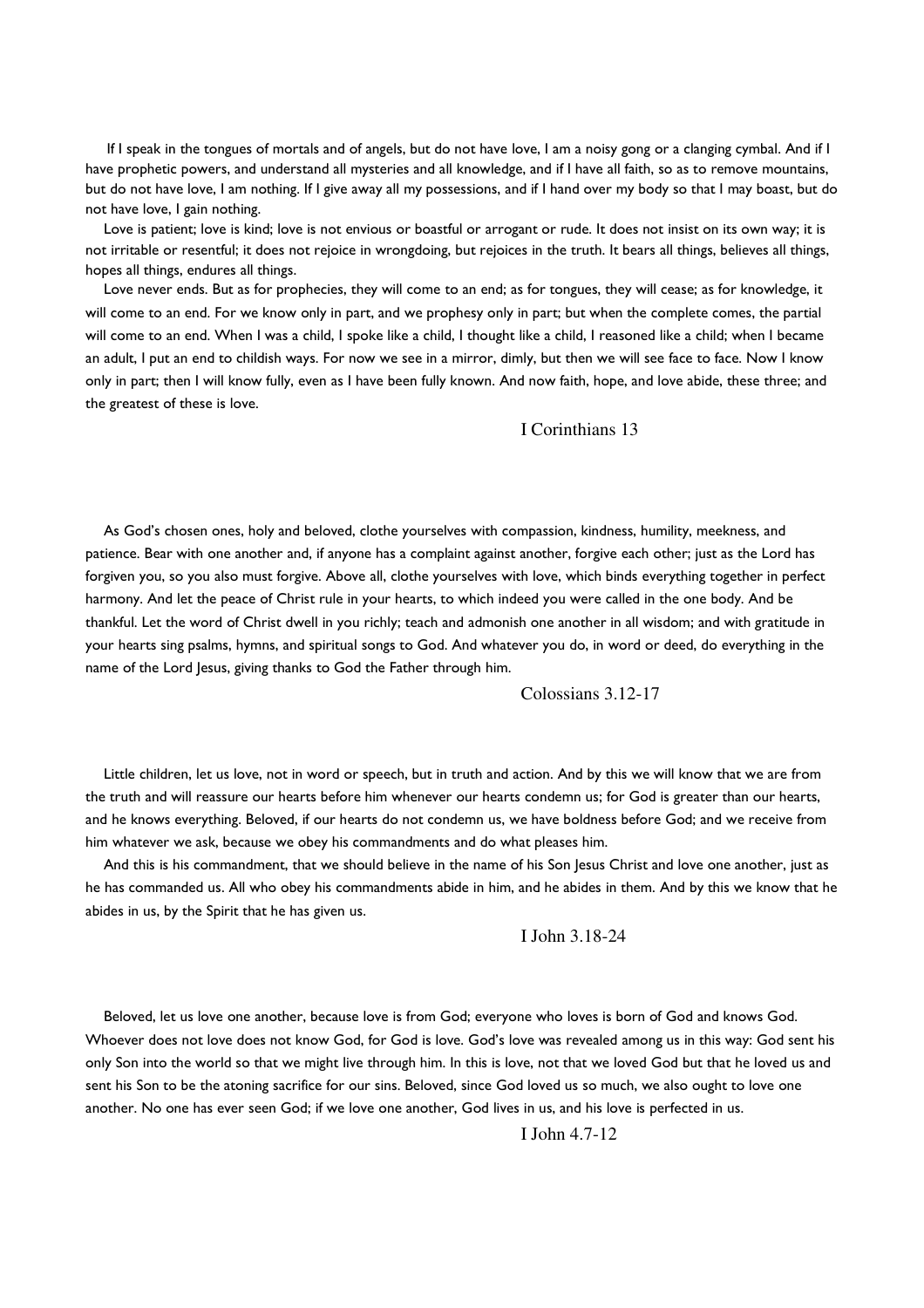When Jesus saw the crowds, he went up the mountain; and after he sat down, his disciples came to him. Then he began to speak, and taught them, saying:

'Blessed are the poor in spirit, for theirs is the kingdom of heaven. Blessed are those who mourn, for they will be comforted. Blessed are the meek, for they will inherit the earth. Blessed are those who hunger and thirst for righteousness, for they will be filled. Blessed are the merciful, for they will receive mercy. Blessed are the pure in heart, for they will see God. Blessed are the peacemakers, for they will be called children of God. Blessed are those who are persecuted for righteousness' sake, for theirs is the kingdom of heaven.'

## Matthew 5.1-10

Jesus said, 'Not everyone who says to me, "Lord, Lord", will enter the kingdom of heaven, but only one who does the will of my Father in heaven.

'Everyone then who hears these words of mine and acts on them will be like a wise man who built his house on rock. The rain fell, the floods came, and the winds blew and beat on that house, but it did not fall, because it had been founded on rock. And everyone who hears these words of mine and does not act on them will be like a foolish man who built his house on sand. The rain fell, and the floods came, and the winds blew and beat against that house, and it fell – and great was its fall!'

Now when Jesus had finished saying these things, the crowds were astounded at his teaching, for he taught them as one having authority, and not as their scribes.

Matthew 7.21, 24-end

Jesus said, 'From the beginning of creation, "God made them male and female." "For this reason a man shall leave his father and mother and be joined to his wife, and the two shall become one flesh." So they are no longer two, but one flesh. Therefore what God has joined together, let no one separate.'

People were bringing little children to him in order that he might touch them; and the disciples spoke sternly to them. But when Jesus saw this, he was indignant and said to them, 'Let the little children come to me; do not stop them; for it is to such as these that the kingdom of God belongs. Truly I tell you, whoever does not receive the kingdom of God as a little child will never enter it.' And he took them up in his arms, laid his hands on them, and blessed them.

Mark 10.6-9, 13-16

On the third day there was a wedding in Cana of Galilee, and the mother of Jesus was there. Jesus and his disciples had also been invited to the wedding. When the wine gave out, the mother of Jesus said to him, 'They have no wine.' And Jesus said to her, 'Woman, what concern is that to you and to me? My hour has not yet come.' His mother said to the servants, 'Do whatever he tells you.' Now standing there were six stone water-jars for the Jewish rites of purification, each holding twenty or thirty gallons. Jesus said to them, 'Fill the jars with water.' And they filled them up to the brim. He said to them, 'Now draw some out, and take it to the chief steward.' So they took it. When the steward tasted the water that had become wine, and did not know where it came from (though the servants who had drawn the water knew), the steward called the bridegroom and said to him, 'Everyone serves the good wine first, and then the inferior wine after the guests have become drunk. But you have kept the good wine until now.' Jesus did this, the first of his signs, in Cana of Galilee, and revealed his glory; and his disciples believed in him.

John 2.1-11